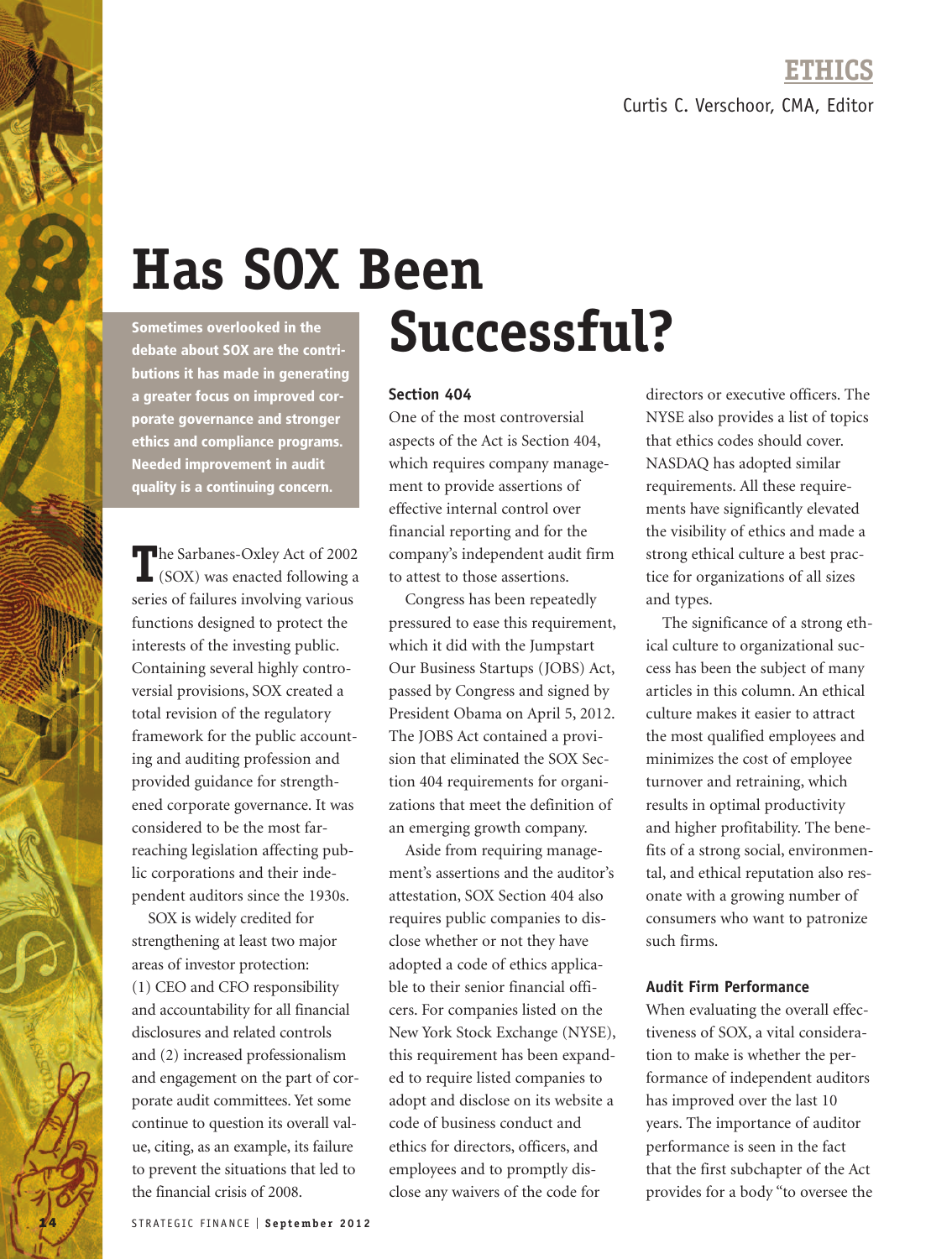## **ETHICS**

audit of companies that are subject to the securities laws, and related matters, in order to protect the interests of investors and further the public interest in the preparation of informative, accurate, and independent audit reports." Whether the revised oversight structure adequately regulates public company auditors appears to be an open question even after so many years.

Since auditing became a distinct occupation many hundreds of years ago, auditors have functioned largely as self-regulating professionals. Prior to SOX, important decisions regulating the profession were made largely or exclusively by the auditing industry, its firms, and auditors themselves. These included setting the bar for entry into practice, promulgating the auditing and ethical standards that auditors should employ, determining the quality of performance in using those audit standards, determining whether an auditor violated ethical standards, and disciplining those who failed to practice properly.

When SOX was enacted, the practice of public accounting was divided into audits of publicly held companies and all other entities. SOX established the Public Company Accounting Oversight Board (PCAOB), an independent body under the oversight of the U.S. Securities & Exchange Commission (SEC). The PCAOB was given the mission to set and enforce practice standards for a new class of firms "registered" to audit publicly held companies. Standards for not-for-profit and governmental entities continue to be set by the industry itself.

An annual speech by the PCAOB Chairman has been the only public evaluation of the quality of performance of audit firms. These reports have expressed only general comments, not comprehensive statistics. In 2011, PCAOB Chairman James Doty stated that PCAOB inspectors had reviewed more than 2,800 engagements of the largest audit firms and "discovered and analyzed hundreds of cases involving what they determined to be audit failures." An audit failure is a defined term describing the most serious deviations from proper practice.

In his 2012 report, Doty noted, "Inspections continue to reveal an unacceptable level of deficiencies." He added that audit regulators around the world had "identified a gap between the purpose of the audit and its fulfillment" because of the possibility that "firms' cultures still impliedly encourage auditors to sell services to their audit clients and, if so, legal or illegal, whether such goals undermine the appropriate state of mind for auditors." These generalizations don't instill confidence in the users of professional auditing opinions.

The general requirement in SOX that all findings resulting from PCAOB inspections be held confidential hinders any analysis of perhaps the key measure of audit quality: audit failure. Public reports of annual inspections of specific audit firms contain no details of findings on individual clients. This protects the firm in case of actual or threatened litigation. The PCAOB does have the power to "unseal" portions of the confidential information if it finds that subsequent improvement

efforts are "unsatisfactory concerning any particular criticism."

An example of a firm providing unrelated nonaudit services that could impair its independence involves Ernst & Young (E&Y) and the U.S. Chamber of Commerce (USCC). A report by E&Y containing macroeconomic estimates of potential future changes in the U.S. economy was sponsored by four industry organizations: the Independent Community Bankers of America, the National Federation of Independent Business, the S Corporation Association, and the USCC. These economic estimates were designed to show the possible detrimental effect on U.S. jobs and investment by allowing the "top tax rates paid by business owners to rise sharply starting January 1 of next year." The results have been widely publicized by some industry and political lobbying groups, including several of the sponsoring organizations, though it isn't mentioned on the USCC website.

E&Y signed USCC's publicly available Form 990 not-for-profit tax return, which leads one to assume that E&Y is USCC's auditor. Yet in SEC Release 33-8183, "expert services unrelated to the audit" is one of the nonaudit services considered likely to impair an accounting firm's independence if provided to an audit client. One could argue then that an engagement designed as an instrument to directly foster the USCC's mission "to advance human progress through an economic, political, and social system based on individual freedom, incentive, opportunity, and responsibility," which the E&Y report appears to be, falls within